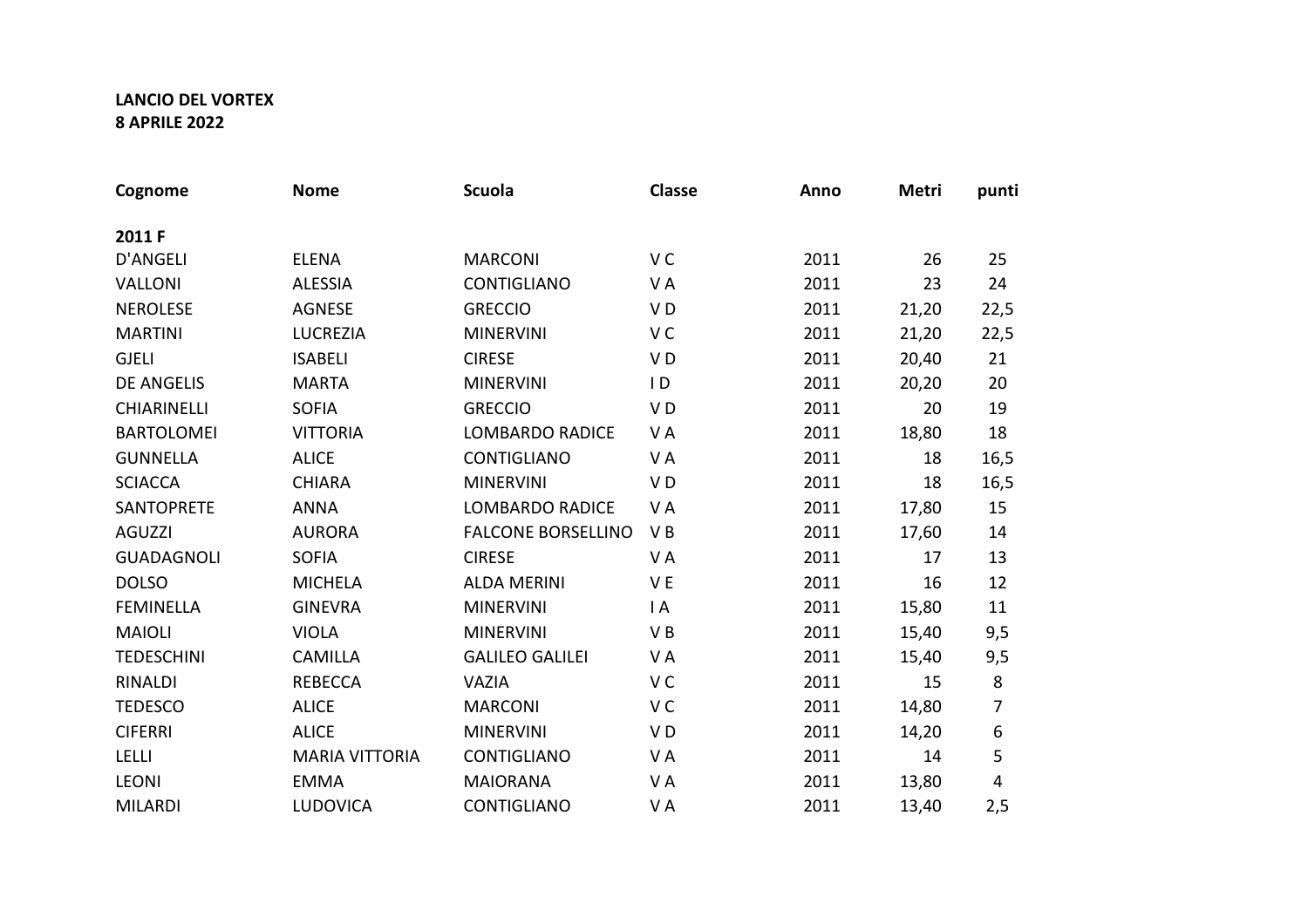| <b>FRATTALI</b>   | <b>GINEVRA</b>          | CONTIGLIANO            | VA             | 2011 | 13,40 | 2,5          |
|-------------------|-------------------------|------------------------|----------------|------|-------|--------------|
| <b>SERRESI</b>    | <b>AZZURRA</b>          | <b>GRECCIO</b>         | V <sub>D</sub> | 2011 | 13    | $\mathbf{1}$ |
| D'ASCENZO         | <b>MARTINA</b>          | <b>MAIORANA</b>        | VA             | 2011 | 12,60 | $\mathbf{1}$ |
| <b>PETRONI</b>    | <b>LUCREZIA</b>         | <b>CIRESE</b>          | V <sub>D</sub> | 2011 | 12,40 | $\mathbf{1}$ |
| DI MICCO          | <b>SOFIA</b>            | <b>MINERVINI</b>       | V <sub>C</sub> | 2011 | 12,20 | $\mathbf{1}$ |
| <b>GUERINI</b>    | <b>MARIA ANTONIETTA</b> | <b>CIRESE</b>          | V <sub>E</sub> | 2011 | 12    | $\mathbf{1}$ |
| <b>DEL SOLE</b>   | LUDOVICA                | <b>GRECCIO</b>         | VA             | 2011 | 12    | $\mathbf 1$  |
| <b>GIANCARLO</b>  | <b>ALICE</b>            | <b>GRECCIO</b>         | V <sub>D</sub> | 2011 | 11,80 | $\mathbf{1}$ |
| D'AMBROSIO        | <b>LUDOVICA</b>         | <b>GRECCIO</b>         | VD             | 2011 | 11,40 | $\mathbf{1}$ |
| <b>DE ANGELIS</b> | <b>MIA</b>              | <b>MARCONI</b>         | V <sub>C</sub> | 2011 | 10    | 1            |
| <b>BIANCHI</b>    | <b>GIULIA</b>           | <b>ALDA MERINI</b>     | VA             | 2011 | 9,80  | $\mathbf 1$  |
| <b>FASCIOLO</b>   | <b>ARIANNA</b>          | <b>LOMBARDO RADICE</b> | VA             | 2011 | 9,80  | 1            |
| <b>SIMONETTI</b>  | <b>GINEVRA</b>          | <b>GRECCIO</b>         | V <sub>D</sub> | 2011 | 9,60  | $\mathbf{1}$ |
| <b>GUADAGNOLI</b> | <b>ELISA</b>            | <b>CIRESE</b>          | V <sub>D</sub> | 2011 | 9,60  | 1            |
| <b>PITONI</b>     | <b>GIULIA</b>           | <b>ALDA MERINI</b>     | $\overline{D}$ | 2011 | 9,60  | $\mathbf{1}$ |
| <b>DE SANTIS</b>  | <b>OLIVIA</b>           | <b>MINERVINI</b>       | VB             | 2011 | 9     | $\mathbf{1}$ |
| <b>ZUCCARI</b>    | <b>MARTINA</b>          | <b>LOMBARDO RADICE</b> | VA             | 2011 | 8,60  | $\mathbf{1}$ |
| DI MICCO          | <b>FEDERICA</b>         | <b>MINERVINI</b>       | VD             | 2011 | 6,80  | $\mathbf{1}$ |
| CACCHIARELLO      | <b>FLAVIA</b>           | <b>MINERVINI</b>       | VB             | 2011 | 6,40  | $\mathbf{1}$ |
| 2011 M            |                         |                        |                |      |       |              |
| <b>IMPERATORI</b> | <b>DIEGO</b>            | <b>LOMBARDO RADICE</b> | VA             | 2011 | 34,60 | 25           |
| <b>LEONI</b>      | <b>GIORDANO</b>         | <b>LOMBARDO RADICE</b> | VB             | 2011 | 31,60 | 24           |
| <b>MARINELLI</b>  | <b>PAOLO</b>            | <b>CIRESE</b>          | V <sub>E</sub> | 2011 | 29,40 | 23           |
| <b>BERARDI</b>    | ALESSANDRO              | <b>VAZIA</b>           | V <sub>C</sub> | 2011 | 28,80 | 22           |
| <b>ARGENTO</b>    | <b>LORENZO</b>          | <b>CONTIGLIANO</b>     | VA             | 2011 | 28,40 | 21           |
| <b>ENEI</b>       | LEONARDO                | <b>ALDA MERINI</b>     | V <sub>E</sub> | 2011 | 27    | 20           |
| <b>GAGLIARDI</b>  | <b>MATTIA</b>           | <b>CONTIGLIANO</b>     | VA             | 2011 | 26,40 | 19           |
|                   |                         |                        |                |      |       |              |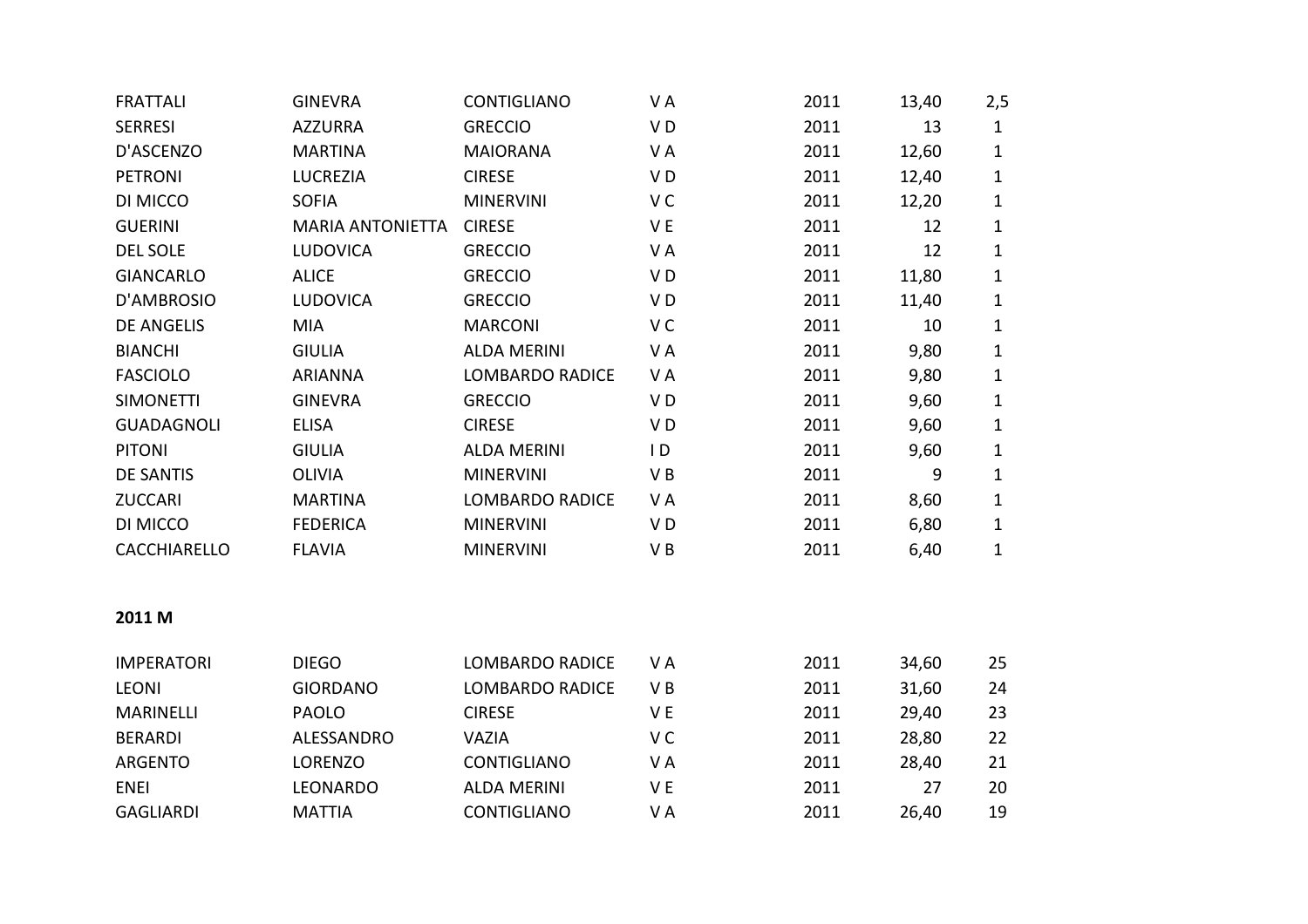| PIETRANGELI              | <b>MATTIA</b>    | <b>CONTIGLIANO</b>        | VA             | 2011 | 25,60 | 18             |
|--------------------------|------------------|---------------------------|----------------|------|-------|----------------|
| <b>PECCI</b>             | <b>MATTEO</b>    | PIAZZA TEVERE             | V B            | 2011 | 25,40 | 17             |
| <b>CHINI</b>             | <b>DAMIANO</b>   | POGGIO NATIVO             | VA             | 2011 | 25    | 16             |
| <b>CAMPOGIANI</b>        | LEONARDO         | <b>CIRESE</b>             | V E            | 2011 | 24,80 | 15             |
| D'ALBERTO                | <b>DANIELE</b>   | VAZIA                     | V <sub>C</sub> | 2011 | 24,80 | 13,5           |
| <b>DE SANTIS</b>         | <b>GIOVANNI</b>  | <b>MARCONI</b>            | V <sub>C</sub> | 2011 | 24,80 | 13,5           |
| <b>MODESTI</b>           | <b>FRANCESCO</b> | CONTIGLIANO               | VA             | 2011 | 24,40 | 12             |
| <b>GRELLA</b>            | <b>EMANUELE</b>  | <b>CIRESE</b>             | V E            | 2011 | 24    | 11             |
| <b>RINALDI</b>           | <b>GABRIELE</b>  | <b>FALCONE BORSELLINO</b> | VA             | 2011 | 23    | 10             |
| SPACCINI                 | <b>GABRIELE</b>  | <b>FALCONE BORSELLINO</b> | VA             | 2011 | 21,40 | 9              |
| <b>FIGORILLI</b>         | ALESSANDRO       | <b>CONTIGLIANO</b>        | VA             | 2011 | 21,40 | 8              |
| CAPPELLANTI              | <b>JACOPO</b>    | <b>MARCONI</b>            | V <sub>C</sub> | 2011 | 21    | $\overline{7}$ |
| <b>DUNDA</b>             | <b>KEVIN</b>     | <b>CIRESE</b>             | V <sub>D</sub> | 2011 | 20,80 | 6              |
| LATTANZI                 | <b>GABRIELE</b>  | <b>CIRESE</b>             | VA             | 2011 | 20,40 | 4,5            |
| <b>PITONI</b>            | <b>TOMMASO</b>   | <b>CIRESE</b>             | V <sub>D</sub> | 2011 | 20,40 | 4,5            |
| D'ARCANGELO              | <b>ALESSIO</b>   | <b>MARCONI</b>            | VA             | 2011 | 19,40 | 2,5            |
| <b>TRONATI</b>           | <b>GIOVANNI</b>  | <b>MARCONI</b>            | VC             | 2011 | 19,40 | 2,5            |
| <b>VELASCO MATTEOCCI</b> | <b>ROMEO</b>     | <b>CIRESE</b>             | VE             | 2011 | 19    | $\mathbf{1}$   |
| <b>NATALIZI</b>          | <b>MAURO</b>     | <b>GRECCIO</b>            | VA             | 2011 | 19    | $\mathbf{1}$   |
| <b>TAVAGLIONE</b>        | <b>NICOLAS</b>   | <b>CIRESE</b>             | VD             | 2011 | 18,80 | $\mathbf{1}$   |
| <b>IMPERATORI</b>        | <b>EMILIANO</b>  | <b>MARCONI</b>            | I A            | 2011 | 18,40 | $\mathbf{1}$   |
| <b>SALUSTRI</b>          | <b>GABRIELE</b>  | <b>CIRESE</b>             | VB             | 2011 | 18,20 | $\mathbf{1}$   |
| <b>GINESTRA</b>          | <b>JACOPO</b>    | <b>CONTIGLIANO</b>        | VA             | 2011 | 18,20 | $\mathbf{1}$   |
| <b>MODESTI</b>           | PIETRO ELIA      | <b>GRECCIO</b>            | VD             | 2011 | 17,60 | $\mathbf{1}$   |
| <b>BATTISTI</b>          | NICOLO'          | <b>CIRESE</b>             | V <sub>C</sub> | 2011 | 17,40 | $\mathbf{1}$   |
| <b>CHIARETTI</b>         | NICOLO'          | <b>CIRESE</b>             | VE             | 2011 | 17    | $\mathbf{1}$   |
| <b>MELCHIORRI</b>        | ALESSANDRO       | <b>CIRESE</b>             | VA             | 2011 | 17    | $\mathbf{1}$   |
| <b>PROVARONI</b>         | <b>ANDREA</b>    | <b>CIRESE</b>             | VD             | 2011 | 17    | $\mathbf{1}$   |
| PALA                     | ALESSANDRO       | <b>FALCONE BORSELLINO</b> | VA             | 2011 | 16,80 | $\mathbf{1}$   |
| <b>FATTORI</b>           | <b>VALERIO</b>   | <b>CIRESE</b>             | VB             | 2011 | 16,20 | 1              |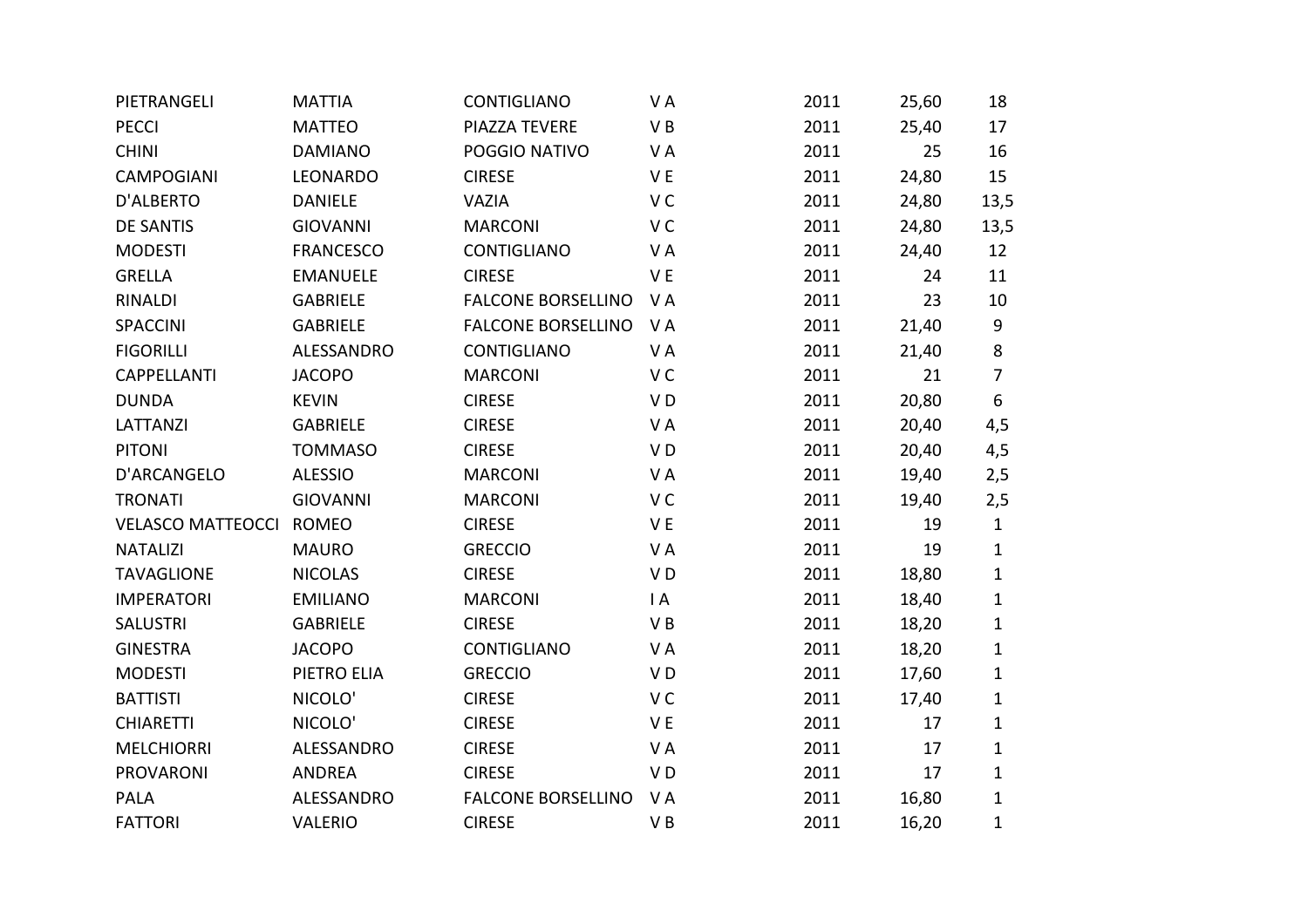| <b>RUGGERI</b>      | <b>LORENZO</b>   | <b>CIRESE</b>             | V E             | 2011 | 16    | 1            |
|---------------------|------------------|---------------------------|-----------------|------|-------|--------------|
| <b>TOZZI</b>        | <b>JACOPO</b>    | <b>CIRESE</b>             | IV <sub>B</sub> | 2011 | 15,80 | $\mathbf{1}$ |
| <b>MENDES ALVES</b> | <b>LUCAS</b>     | <b>MARCONI</b>            | V <sub>C</sub>  | 2011 | 15,20 | $\mathbf{1}$ |
| PENNAZZA            | <b>ANTONIO</b>   | <b>CIRESE</b>             | VA              | 2011 | 15    | $\mathbf{1}$ |
| <b>MARTINI</b>      | LORENZO          | <b>CIRESE</b>             | V <sub>C</sub>  | 2011 | 14,40 | $\mathbf{1}$ |
| <b>GREGORI</b>      | NICOLO'          | <b>BAMBIN GESU'</b>       | VA              | 2011 | 14,40 | $\mathbf{1}$ |
| <b>KAZAZI</b>       | <b>MANUEL</b>    | <b>MARCONI</b>            | V <sub>C</sub>  | 2011 | 14,40 | $\mathbf{1}$ |
| <b>MENDES ALVES</b> | <b>LORENZO</b>   | <b>MARCONI</b>            | III C           | 2011 | 14,20 | $\mathbf{1}$ |
| <b>THERDUS</b>      | <b>MARVELOUS</b> | <b>CIRESE</b>             | VD              | 2011 | 13,60 | $\mathbf{1}$ |
| SEBASTIANI          | <b>MARCO</b>     | <b>LOMBARDO RADICE</b>    | VA              | 2011 | 13,20 | $\mathbf{1}$ |
| CARNASSALE          | <b>EUGENIO</b>   | <b>MARCONI</b>            | V <sub>C</sub>  | 2011 | 13    | $\mathbf 1$  |
| PIERANTOZZI         | <b>EDOARDO</b>   | <b>VAZIA</b>              | IV <sub>D</sub> | 2011 | 10,80 | $\mathbf{1}$ |
| <b>STOCCO</b>       | <b>ETTORE</b>    | <b>ALDA MERINI</b>        | V <sub>C</sub>  | 2011 | 10,60 | $\mathbf{1}$ |
| <b>NELIA</b>        | <b>VINCENZO</b>  | <b>MARCONI</b>            | V <sub>C</sub>  | 2011 | 10,20 | $\mathbf{1}$ |
| <b>MARCELLI</b>     | <b>MATTIA</b>    | <b>CIRESE</b>             | VA              | 2011 | 7,80  | $\mathbf{1}$ |
| 2012 F              |                  |                           |                 |      |       |              |
| <b>MORLACCHETTI</b> | <b>RACHELE</b>   | <b>CIRESE</b>             | IV A            | 2012 | 16,40 | 25           |
| <b>PORAZZINI</b>    | <b>PENELOPE</b>  | <b>FALCONE BORSELLINO</b> | IV A            | 2012 | 15    | 24           |
| <b>GRILLOTTI</b>    | <b>SOFIA</b>     | <b>LOMBARDO RADICE</b>    | IV A            | 2012 | 14,40 | 23           |
| <b>FRASCHETTI</b>   | <b>ALESSIA</b>   | <b>BAMBIN GESU'</b>       | $\mathsf{IV}$   | 2012 | 14,20 | 22           |
| <b>PACE</b>         | <b>CARLOTTA</b>  | <b>SANTA RUFINA</b>       | IV A            | 2012 | 14    | 21           |
| <b>GENTILE</b>      | <b>ALESSIA</b>   | <b>CIRESE</b>             | IV <sub>C</sub> | 2012 | 12,90 | 20           |
| CARCONI             | <b>NICOLE</b>    | <b>MINERVINI</b>          | IV <sub>C</sub> | 2012 | 12,80 | 19           |
| <b>FIGORILLI</b>    | <b>SOFIA</b>     | <b>CISLAGHI</b>           | VA              | 2012 | 12,40 | 18           |
| <b>FABIANI</b>      | <b>LUCREZIA</b>  | <b>MINERVINI</b>          | IV <sub>B</sub> | 2012 | 12,20 | 17           |
| <b>PAOLUCCI</b>     | <b>LUDOVICA</b>  | <b>FALCONE BORSELLINO</b> | IV A            | 2012 | 12    | 16           |
| <b>FAIANI</b>       | <b>ALESSIA</b>   | <b>CIRESE</b>             | IV <sub>D</sub> | 2012 | 11    | 15           |
| <b>RICCO</b>        | <b>GAIA</b>      | P.FIDONI                  | <b>IVA</b>      | 2012 | 10,80 | 14           |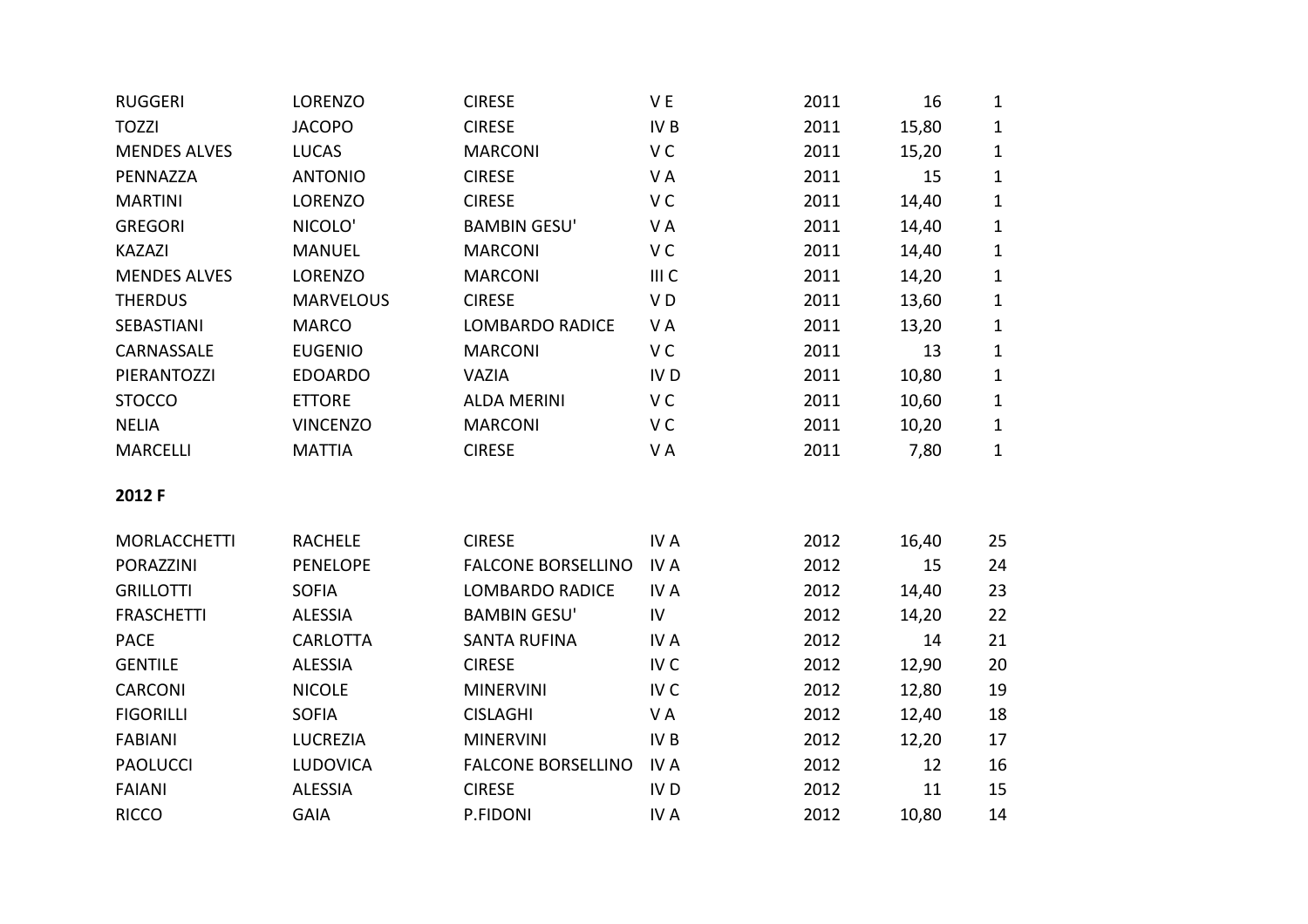| <b>VIOLA</b>           | CONTIGLIANO                    | VA                             | 2012         | 10,40                | 13                                       |
|------------------------|--------------------------------|--------------------------------|--------------|----------------------|------------------------------------------|
|                        |                                |                                |              |                      |                                          |
|                        |                                |                                |              |                      | 12                                       |
|                        |                                |                                |              |                      | 11                                       |
| <b>GRETA</b>           | <b>MINERVINI</b>               | IV <sub>C</sub>                | 2012         | 9,20                 | 9,5                                      |
| <b>GRETA</b>           | <b>SANTA RUFINA</b>            | IV A                           | 2012         | 9,20                 | 9,5                                      |
| <b>MARIA SOFIA</b>     | <b>CONTIGLIANO</b>             | IV <sub>D</sub>                | 2012         | 9                    | 8                                        |
| <b>GIORGIA</b>         | <b>MINERVINI</b>               | IV <sub>C</sub>                | 2012         | 8,40                 | $\overline{7}$                           |
| <b>GIORGIA</b>         | <b>CIRESE</b>                  | IV A                           | 2012         | 8                    | 6                                        |
| <b>VIOLA</b>           | <b>CIRESE</b>                  | IV <sub>D</sub>                | 2012         | 7,50                 | 5                                        |
| <b>LISA</b>            | <b>LOMBARDO RADICE</b>         | IV A                           | 2012         | $\overline{7}$       | $\overline{4}$                           |
|                        |                                |                                |              |                      |                                          |
| <b>RICCARDO</b>        | <b>CIRESE</b>                  | IV <sub>D</sub>                |              |                      |                                          |
| <b>NATHAN</b>          | <b>MARCONI</b>                 | V <sub>C</sub>                 | 2012         | 25,20                | 24                                       |
| <b>FILIPPO</b>         | <b>CIRESE</b>                  | IV E                           | 2012         | 25                   | 23                                       |
| <b>RICCARDO</b>        | <b>CIRESE</b>                  | IV <sub>D</sub>                | 2012         | 24,20                | 22                                       |
| <b>JACOPO</b>          | P.FIDONI                       | IV                             | 2012         | 24                   | 21                                       |
| LAMP                   | <b>SANTA CATERINA</b>          | IV                             | 2012         | 23,40                | 20                                       |
| <b>GIACOMO</b>         | <b>CIRESE</b>                  | IV <sub>C</sub>                | 2012         | 21,80                | 19                                       |
| <b>ANDREA</b>          | <b>GALILEO GALILEI</b>         | IV A                           | 2012         | 21,20                | 18                                       |
| <b>GIULIO</b>          | <b>CIRESE</b>                  | IV <sub>D</sub>                | 2012         | 20,60                | 17                                       |
| <b>GIANMARCO</b>       | <b>MARCONI</b>                 | V <sub>C</sub>                 | 2012         | 19                   | 16                                       |
| <b>CHRISTIAN</b>       | <b>VAZIA</b>                   | IV <sub>D</sub>                | 2012         | 17,80                | 15                                       |
| <b>DANIELE STEFANO</b> | <b>CIRESE</b>                  | IV A                           | 2012         | 17,20                | 14                                       |
| <b>MATTEO</b>          | <b>MINERVINI</b>               | IV <sub>C</sub>                | 2012         | 16,40                | 12,5                                     |
| <b>MATTEO</b>          | <b>CIRESE</b>                  | IV E                           | 2012         | 16,40                | 12,5                                     |
| <b>FILIPPO</b>         | <b>CIRESE</b>                  | V <sub>C</sub>                 |              |                      | 11                                       |
| DAVI'                  | <b>SANTA RUFINA</b>            | IV A                           | 2012         | 14,60                | 10                                       |
| NICOLO'                | <b>CIRESE</b>                  | IV A                           | 2012         | 14                   | 8,5                                      |
|                        | <b>GINEVRA</b><br><b>ELISA</b> | <b>TOFFIA</b><br><b>CIRESE</b> | IV A<br>IV A | 2012<br>2012<br>2012 | 10,20<br>10<br>2012 31,60 25 pt<br>15,10 |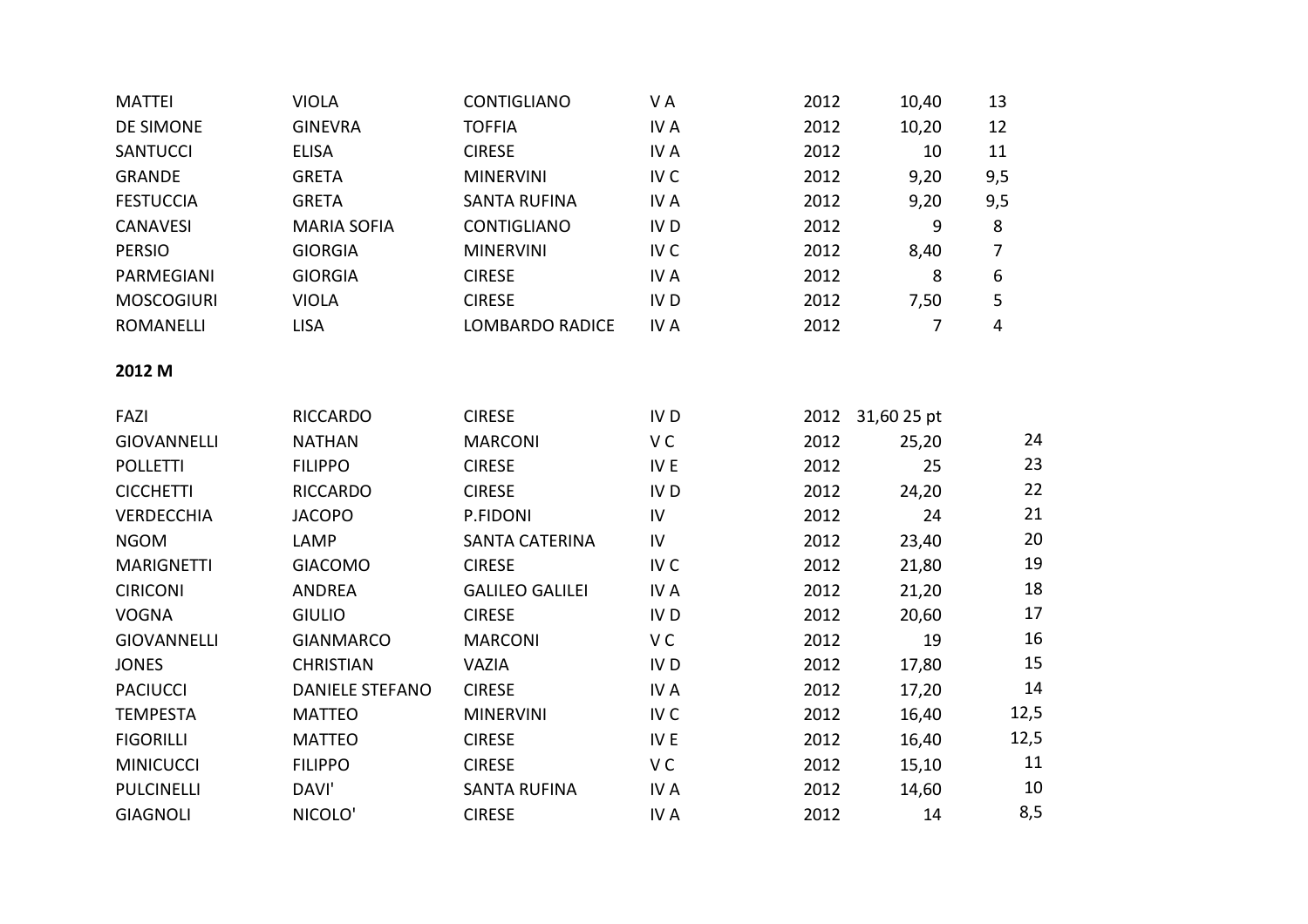| <b>ARISTIDE</b>      | <b>RICCARDO</b>     | <b>FALCONE BORSELLINO</b> | IV B  | 2012 | 14    | 8,5            |
|----------------------|---------------------|---------------------------|-------|------|-------|----------------|
| <b>DEL PRETE</b>     | <b>GABRIELE</b>     | <b>SANTA RUFINA</b>       | IV A  | 2012 | 13,80 | 6,5            |
| <b>BARTOLOMEI</b>    | TOMMASO             | <b>PIAZZA TEVERE</b>      | IV A  | 2012 | 13,80 | 6,5            |
| <b>MAGGIORI</b>      | <b>GIORGIO</b>      | <b>MINERVINI</b>          | IV B  | 2012 | 13,60 | 4,5            |
| <b>DONATELLO</b>     | <b>MATTIA</b>       | <b>CIRESE</b>             | V D   | 2012 | 13,60 | 4,5            |
| <b>FALCONE</b>       | <b>LORENZO</b>      | <b>CIRESE</b>             | IV A  | 2012 | 13,40 | 3              |
| <b>MARCELLI</b>      | <b>SAMUELE</b>      | <b>CIRESE</b>             | IV C  | 2012 | 13    | $\overline{2}$ |
| <b>D'ANGELI</b>      | <b>LUCA</b>         | <b>FALCONE BORSELLINO</b> | IV A  | 2012 | 11,80 | 1              |
| <b>TRINCHI</b>       | <b>MATTEO</b>       | <b>BAMBIN GESU'</b>       | IV    | 2012 | 11,40 | 1              |
| <b>LAMB MOZZETTI</b> | <b>ALEXANDER</b>    | <b>CIRESE</b>             | III B | 2012 | 10,40 | 1              |
| <b>VENGA</b>         | <b>GIOVANNI</b>     | <b>MAIORANA</b>           | IV B  | 2012 | 9,80  | 1              |
| <b>RUSSO</b>         | <b>ANDREA</b>       | <b>CONTIGLIANO</b>        | IV D  | 2012 | 8,60  | 1              |
| <b>CARBONI</b>       | <b>GIORDANO</b>     | <b>CIRESE</b>             | V C   | 2012 | 8     | 1              |
| <b>MATTEUCCI</b>     | <b>MATTEO MARIA</b> | <b>MINERVINI</b>          | IV A  | 2012 | 6     | 1              |

## **2013 F**

| <b>GIUBILEI</b>    | <b>GIORGIA</b> | <b>MARCONI</b>         | III A            | 2013 | 15,20 | 25 |
|--------------------|----------------|------------------------|------------------|------|-------|----|
| <b>ANTONINI</b>    | <b>EMMA</b>    | <b>MINERVINI</b>       | III B            | 2013 | 14,20 | 24 |
| AGABITI            | <b>ALESSIA</b> | <b>MAIORANA</b>        | III E            | 2013 | 14    | 23 |
| <b>LEONARDI</b>    | <b>LUCE</b>    | <b>GRECCIO</b>         | IV <sub>B</sub>  | 2013 | 12,80 | 22 |
| <b>BARBERI</b>     | <b>MARTA</b>   | LOMBARDO RADICE        | III B            | 2013 | 12,60 | 21 |
| <b>FASCIOLO</b>    | GIULIA         | LOMBARDO RADICE        | III B            | 2013 | 12,40 | 20 |
| <b>GRAZIANI</b>    | <b>ORSOLA</b>  | <b>ANTRODOCO</b>       | IV               | 2013 | 12,20 | 18 |
| <b>CHIARIONI</b>   | <b>VIOLA</b>   | <b>CITTADUCALE</b>     | III A            | 2013 | 12,20 | 18 |
| <b>FUCCELLI</b>    | <b>AURORA</b>  | <b>LOMBARDO RADICE</b> | III B            | 2013 | 12,20 | 18 |
| <b>QUASSONI</b>    | <b>CECILIA</b> | <b>MINERVINI</b>       | III C            | 2013 | 11,60 | 16 |
| <b>DE PANFILIS</b> | <b>MATILDE</b> | <b>CIRESE</b>          | III <sub>B</sub> | 2013 | 11,20 | 14 |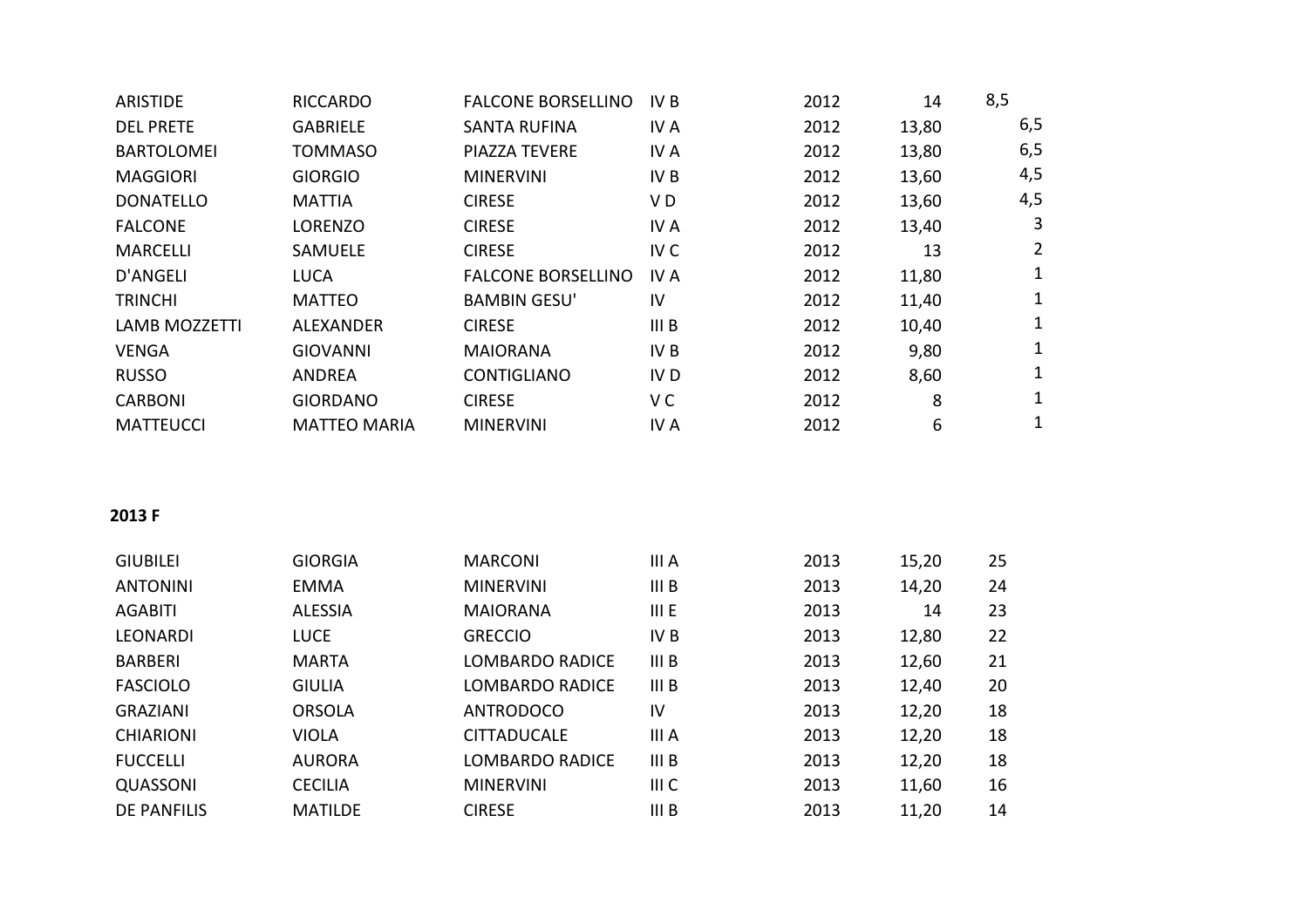| <b>GASTALDELLO</b> | <b>VIOLANTE</b>  | <b>MINERVINI</b>          | III B            | 2013 | 11,20          | 14             |
|--------------------|------------------|---------------------------|------------------|------|----------------|----------------|
| ODDI               | <b>ROSANNA</b>   | <b>LOMBARDO RADICE</b>    | III A            | 2013 | 11,20          | 14             |
| <b>IPPOLITI</b>    | <b>BIANCA</b>    | <b>ANTRODOCO</b>          | ${\sf IV}$       | 2013 | 11             | 11             |
| <b>CESARETTI</b>   | <b>MARTINA</b>   | <b>PASCOLI</b>            | III A            | 2013 | 11             | 11             |
| <b>NIEDDU</b>      | <b>BENEDETTA</b> | <b>MINERVINI</b>          | III A            | 2013 | 11             | 11             |
| <b>DAJA</b>        | <b>CASILDA</b>   | <b>MINERVINI</b>          | III C            | 2013 | 10,80          | 9              |
| <b>CRUCIANI</b>    | <b>GAIA</b>      | <b>SANTA RUFINA</b>       | III A            | 2013 | 10,40          | 8              |
| <b>PANDOLFI</b>    | <b>SOFIA</b>     | <b>FALCONE BORSELLINO</b> | III A            | 2013 | 10,20          | $\overline{7}$ |
| <b>POSCENTE</b>    | MADDALENA        | <b>BAMBIN GESU'</b>       | III A            | 2013 | 9,20           | 5              |
| <b>SERILLI</b>     | <b>CHIARA</b>    | <b>MAIORANA</b>           | IV <sub>B</sub>  | 2013 | 9,20           | 5              |
| <b>BERARDI</b>     | <b>GINEVRA</b>   | <b>CIRESE</b>             | III B            | 2013 | 9,20           | 5              |
| DI MATTIA          | <b>ELENA</b>     | <b>MINERVINI</b>          | IV <sub>B</sub>  | 2013 | 9              | 3              |
| <b>MICHELI</b>     | <b>LUCREZIA</b>  | <b>MINERVINI</b>          | III C            | 2013 | 8,80           | $\mathbf{1}$   |
| BARBACARIU         | <b>VITTORIA</b>  | <b>CIRESE</b>             | III <sub>B</sub> | 2013 | 8,80           | $\mathbf{1}$   |
| ZANETTI            | <b>MELANIA</b>   | <b>VAZIA</b>              | III D            | 2013 | 8,80           | 1              |
| <b>MAGGIORI</b>    | <b>RACHELE</b>   | <b>MINERVINI</b>          | IV <sub>C</sub>  | 2013 | 8,20           | 1              |
| FAZI               | <b>EMMA</b>      | <b>LOMBARDO RADICE</b>    | III B            | 2013 | 8,20           | 1              |
| <b>BERETTA</b>     | <b>AGNESE</b>    | <b>MARCONI</b>            | III A            | 2013 | 8              | 1              |
| <b>FRATTALI</b>    | <b>FRANCESCA</b> | CONTIGLIANO               | III B            | 2013 | 7,80           | $\mathbf{1}$   |
| <b>REBONATO</b>    | <b>RACHELE</b>   | <b>LOMBARDO RADICE</b>    | III <sub>B</sub> | 2013 | 7,80           | 1              |
| LATTANZI           | <b>MIA</b>       | <b>MARCONI</b>            | III A            | 2013 | 7,20           | 1              |
| <b>SANTOPRETE</b>  | <b>AGNESE</b>    | <b>BAMBIN GESU'</b>       | IV               | 2013 | $\overline{7}$ | 1              |
| <b>BOSI</b>        | <b>VIOLA</b>     | <b>MAIORANA</b>           | II B             | 2013 | 6,80           | 1              |
| <b>TIBURZI</b>     | <b>ALESSIA</b>   | <b>MINERVINI</b>          | III C            | 2013 | 6,20           | $\mathbf{1}$   |
| <b>PONTI</b>       | <b>NICOLE</b>    | <b>BAMBIN GESU'</b>       | III A            | 2013 | 5,60           | 1              |
| <b>TOMASSINI</b>   | <b>MARTA</b>     | <b>LOMBARDO RADICE</b>    | III <sub>B</sub> | 2013 | 5,60           | 1              |
| <b>SERANI</b>      | <b>GIORGIA</b>   | <b>ANTRODOCO</b>          | $\mathbf{III}$   | 2013 | 5,20           | 1              |
| <b>LUCANDRI</b>    | <b>FLAVIA</b>    | <b>MINERVINI</b>          | III A            | 2013 | 4,60           | 1              |
| <b>FAGIOLO</b>     | <b>ANITA</b>     | <b>CIRESE</b>             | III A            | 2013 | 4,40           | 1              |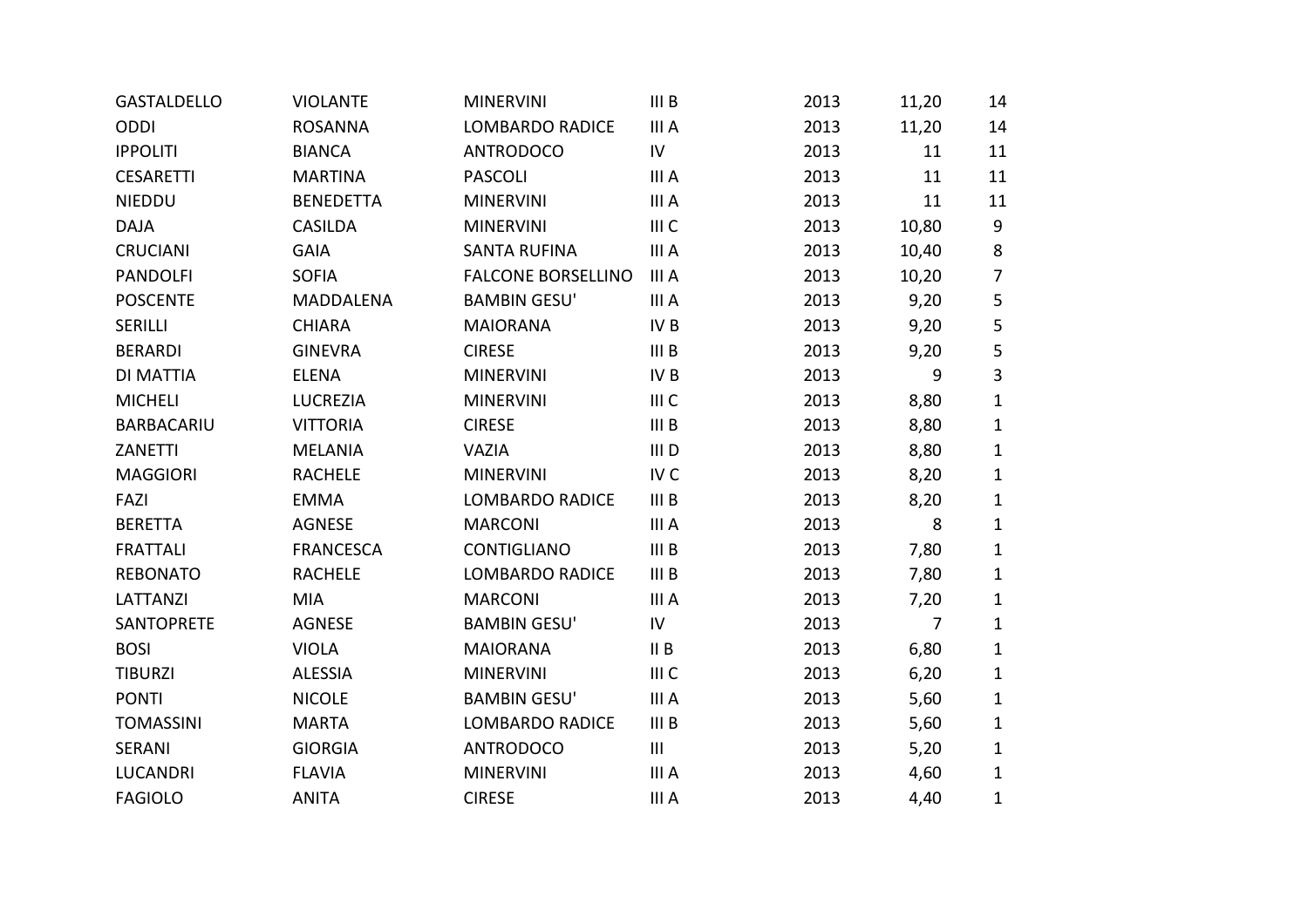## **2013 M**

| <b>GIOVANNELLI</b> | NICOLO'          | <b>MINERVINI</b>          | III C            | 2013 | 30    | 25             |
|--------------------|------------------|---------------------------|------------------|------|-------|----------------|
| <b>CANTONETTI</b>  | <b>GABRIELE</b>  | <b>VAZIA</b>              | III D            | 2013 | 25,40 | 24             |
| <b>IMPERATORI</b>  | <b>KEVIN</b>     | <b>FALCONE BORSELLINO</b> | III A            | 2013 | 22,40 | 23             |
| <b>GRILLOTTI</b>   | <b>LEONIDA</b>   | <b>BAMBIN GESU'</b>       | III A            | 2013 | 20    | 22             |
| <b>SASSI</b>       | <b>LUCA</b>      | <b>VAZIA</b>              | III D            | 2013 | 19,20 | 21             |
| <b>VALENTINI</b>   | <b>RICCARDO</b>  | <b>MAIORANA</b>           | IIIE             | 2013 | 17,80 | 20             |
| PARMEGIANI         | <b>FRANCESCO</b> | <b>MARCONI</b>            | III A            | 2013 | 17,60 | 19             |
| <b>CHIATTELLI</b>  | LUDOVICO         | <b>BAMBIN GESU'</b>       | III A            | 2013 | 17,40 | 18             |
| <b>COLANTONI</b>   | <b>FILIPPO</b>   | <b>VALLE DEL VELINO</b>   | III A            | 2013 | 17,30 | 17             |
| <b>IMPERATORI</b>  | <b>GABRIELE</b>  | <b>PASCOLI</b>            | III A            | 2013 | 17,20 | 15             |
| <b>BIONDI</b>      | <b>SIMONE</b>    | <b>MINERVINI</b>          | III C            | 2013 | 17,20 | 15             |
| <b>PITOTTI</b>     | <b>MAURIZIO</b>  | <b>MINERVINI</b>          | III A            | 2013 | 17,20 | 15             |
| <b>SERILLI</b>     | LEONARDO         | <b>PASCOLI</b>            | III A            | 2013 | 16,80 | 13             |
| <b>NOVELLI</b>     | SAMUELE          | <b>CIRESE</b>             | III B            | 2013 | 16,40 | 12             |
| <b>PETTINE</b>     | <b>DIEGO</b>     | <b>VAZIA</b>              | III <sub>D</sub> | 2013 | 16    | 11             |
| <b>SAVYTSKY</b>    | <b>PAOLO</b>     | <b>MINERVINI</b>          | III <sub>B</sub> | 2013 | 15,60 | 10             |
| <b>BASTIONI</b>    | <b>RAFFAELLO</b> | <b>VALLE DEL VELINO</b>   | IV <sub>B</sub>  | 2013 | 15    | 9              |
| <b>POMPILI</b>     | <b>CLAUDIO</b>   | <b>MINERVINI</b>          | III <sub>B</sub> | 2013 | 14,80 | 8              |
| <b>RAZZANO</b>     | <b>SIMONE</b>    | <b>MINERVINI</b>          | III <sub>B</sub> | 2013 | 14,40 | $\overline{7}$ |
| VANACORE           | <b>MATTEO</b>    | <b>FALCONE BORSELLINO</b> | III A            | 2013 | 14,20 | 6              |
| <b>MINICUCCI</b>   | LEONARDO         | <b>CIRESE</b>             | III B            | 2013 | 13,40 | 4,5            |
| <b>MONTEFORTE</b>  | <b>GABRIELE</b>  | P.FIDONI                  | III A            | 2013 | 13,40 | 4,5            |
| <b>MONTORIO</b>    | <b>RICCARDO</b>  | <b>VAZIA</b>              | III D            | 2013 | 13,20 | 3              |
| <b>MITROTTI</b>    | <b>ALBERTO</b>   | <b>MARCONI</b>            | III A            | 2013 | 13    | $\overline{2}$ |
| <b>AVICENNA</b>    | <b>EDOARDO</b>   | <b>LOMBARDO RADICE</b>    | III <sub>B</sub> | 2013 | 12,60 | $\mathbf{1}$   |
| <b>PINTO</b>       | <b>TOMMASO</b>   | <b>BAMBIN GESU'</b>       | III A            | 2013 | 12,20 | $\mathbf{1}$   |
| <b>PACIUCCI</b>    | <b>TOMMASO</b>   | <b>BAMBIN GESU'</b>       | III A            | 2013 | 10,80 | 1              |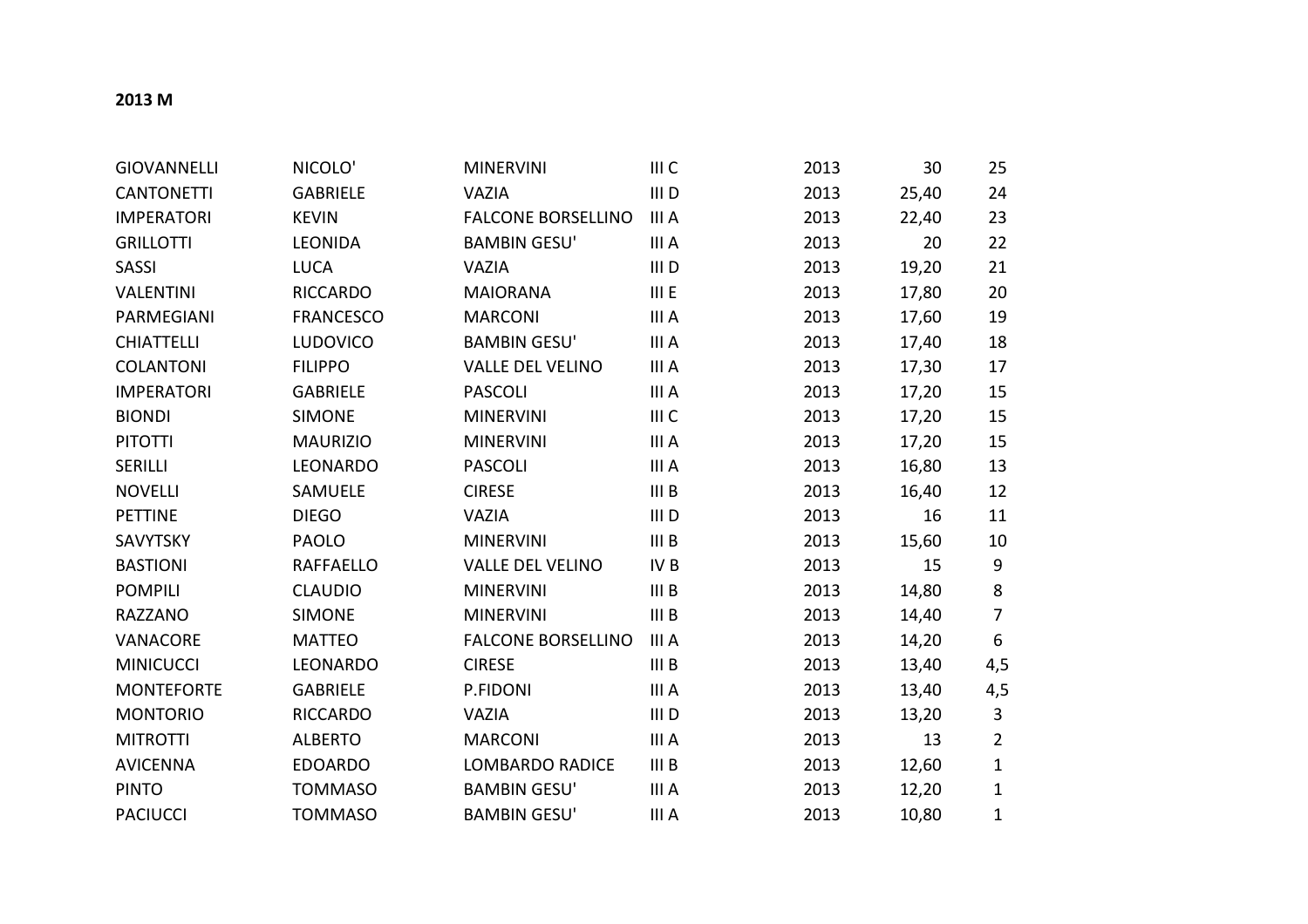| <b>MARCHIONI</b>   | <b>DAVIDE</b>      | <b>PASCOLI</b>            | III B  | 2013 | 9,40            | $\mathbf{1}$   |
|--------------------|--------------------|---------------------------|--------|------|-----------------|----------------|
| <b>TOMASSETTI</b>  | <b>FEDERICO</b>    | <b>CIRESE</b>             | III A  | 2013 | 9,20            | $\mathbf{1}$   |
| <b>ANTONETTI</b>   | <b>MATTEO</b>      | <b>CIRESE</b>             | IIIE   | 2013 | 8,80            | $\mathbf 1$    |
| <b>ALEANDRI</b>    | <b>MATTEO</b>      | <b>FALCONE BORSELLINO</b> | III A  | 2013 | $6\phantom{1}6$ | $\mathbf{1}$   |
| <b>PITONI</b>      | LEONARDO           | <b>MARCONI</b>            | III A  | 2013 | 4,80            | $\mathbf{1}$   |
|                    |                    |                           |        |      |                 |                |
| 2014 F             |                    |                           |        |      |                 |                |
|                    |                    |                           |        |      |                 |                |
| <b>MORETTI</b>     | <b>SOFIA</b>       | <b>CIRESE</b>             | II E   | 2014 | 15,70           | 25             |
| MENE'              | <b>MARGHERITA</b>  | <b>MINERVINI</b>          | II B   | 2014 | 15              | 24             |
| ZANNELLI           | ANGELICA           | <b>CIRESE</b>             | II E   | 2014 | 11,80           | 23             |
| <b>PIETRAFORTE</b> | <b>VIOLA</b>       | <b>CIRESE</b>             | $II$ D | 2014 | 11,60           | 22             |
| <b>VALERI</b>      | <b>SOFIA</b>       | <b>CIRESE</b>             | II A   | 2014 | 10,60           | 21             |
| CARCONI            | <b>NOEMI</b>       | <b>MINERVINI</b>          | II D   | 2014 | 10,20           | 20             |
| <b>FESTUCCIA</b>   | <b>DILETTA</b>     | <b>CIRESE</b>             | II A   | 2014 | 9               | 19             |
| <b>LAURETI</b>     | <b>AURORA</b>      | <b>CISLAGHI</b>           | II A   | 2014 | 8,80            | 17,5           |
| <b>FANTOZZI</b>    | <b>NOEMI</b>       | <b>MINERVINI</b>          | II B   | 2014 | 8,80            | 17,5           |
| <b>RICCO</b>       | <b>DORA</b>        | P.FIDONI                  | II A   | 2014 | 8,60            | 15,5           |
| <b>FERRI</b>       | <b>ELENA</b>       | <b>MARCONI</b>            | II A   | 2014 | 8,60            | 15,5           |
| <b>AGUZZI</b>      | <b>VALERIA</b>     | <b>CISLAGHI</b>           | II A   | 2014 | 8,40            | 12,5           |
| <b>BERTONI</b>     | <b>GINEVRA</b>     | <b>MINERVINI</b>          | III A  | 2014 | 8,40            | 12,5           |
| <b>PIETRAFORTE</b> | <b>AURORA</b>      | <b>CIRESE</b>             | II E   | 2014 | 8,20            | 10,5           |
| ANGELUCCI          | <b>MARTINA</b>     | <b>CISLAGHI</b>           | II A   | 2014 | 8,20            | 10,5           |
| <b>GRANDE</b>      | <b>MIA</b>         | <b>MINERVINI</b>          | $II$ D | 2014 | 8,20            | 10,5           |
| <b>ROSELLI</b>     | <b>ELEONORA</b>    | <b>CIRESE</b>             | $II$ D | 2014 | 8,20            | 10,5           |
| SPAGNOLO           | <b>LUDOVICA</b>    | <b>CIRESE</b>             | $II$ D | 2014 | 7,40            | 8              |
| <b>CAROTTI</b>     | <b>BIANCA</b>      | <b>MINERVINI</b>          | $II$ D | 2014 | $\overline{7}$  | $\overline{7}$ |
| <b>GRASSI</b>      | <b>GINEVRA</b>     | <b>MINERVINI</b>          | II B   | 2014 | 6,60            | 6              |
| <b>BALDASSI</b>    | <b>MARIASTELLA</b> | <b>MINERVINI</b>          | II B   | 2014 | 6,40            | 5              |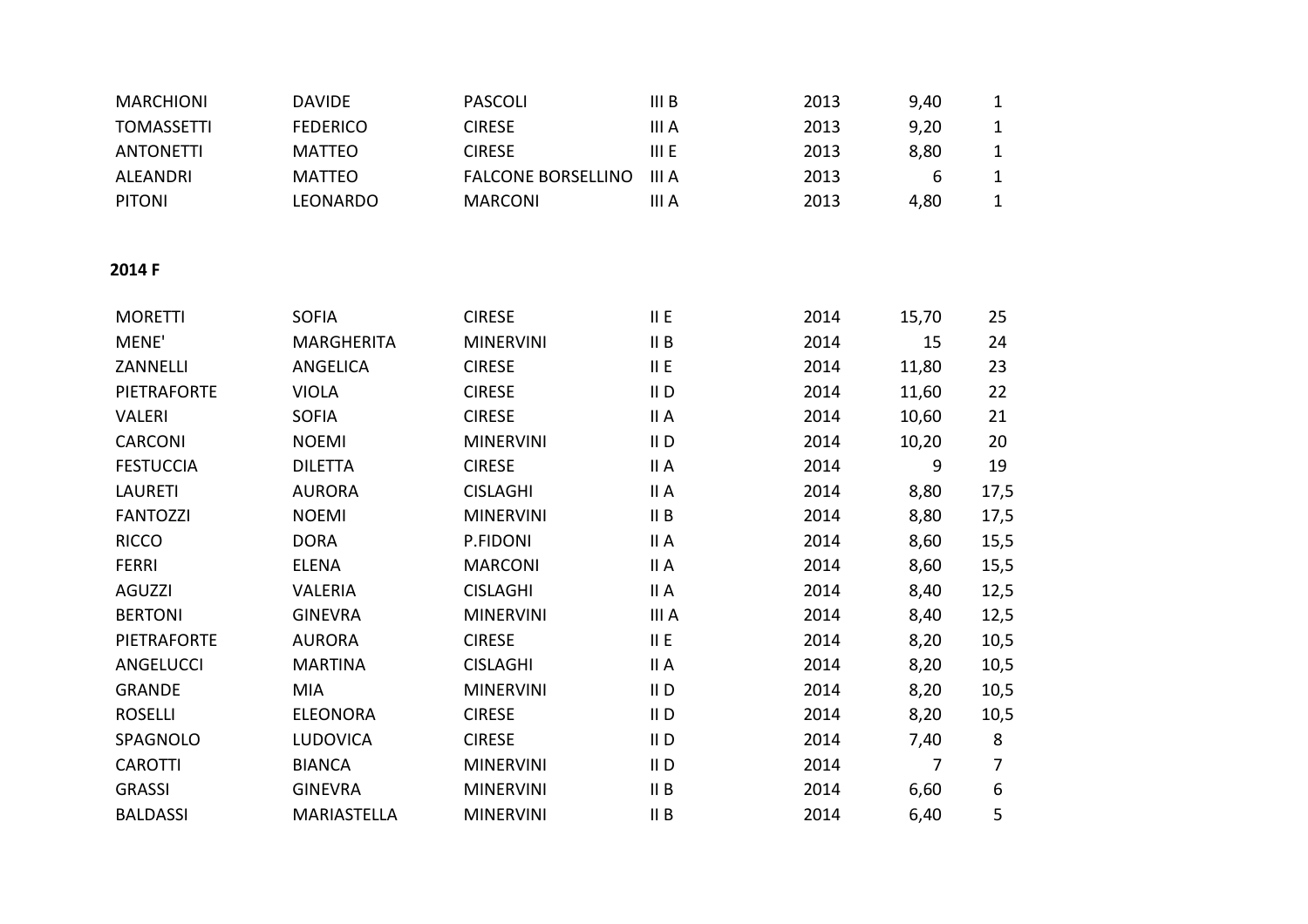| <b>CASTELLI</b>     | <b>NOEMI</b>      | <b>MAIORANA</b>           | II A            | 2014 | 6,20  | 4              |
|---------------------|-------------------|---------------------------|-----------------|------|-------|----------------|
| <b>MEI</b>          | <b>GIORGIA</b>    | <b>MAIORANA</b>           | II B            | 2014 | 6,20  | 3              |
| PEZZOTTI            | <b>VIOLA</b>      | <b>CIRESE</b>             | II <sub>D</sub> | 2014 | 6,20  | $\overline{2}$ |
| <b>PETRUCCI</b>     | <b>GIORGIA</b>    | <b>CISLAGHI</b>           | II A            | 2014 | 6     | $\mathbf{1}$   |
| <b>FABBIANI</b>     | <b>LUDOVICA</b>   | <b>MINERVINI</b>          | II B            | 2014 | 6     | $\mathbf{1}$   |
| <b>MURER</b>        | <b>GIULIA</b>     | <b>MINERVINI</b>          | III C           | 2014 | 6     | $\mathbf{1}$   |
| <b>MATTEI</b>       | <b>ELEONORA</b>   | <b>MAIORANA</b>           | II F            | 2014 | 6     | 1              |
| <b>MORLACCHETTI</b> | <b>MICHELA</b>    | <b>CIRESE</b>             | II A            | 2014 | 5,80  | $\mathbf{1}$   |
| <b>CESARINI</b>     | <b>GIADA</b>      | <b>CIRESE</b>             | II <sub>D</sub> | 2014 | 5,80  | $\mathbf{1}$   |
| <b>FABRI</b>        | <b>SOFIA</b>      | <b>PASCOLI</b>            | II A            | 2014 | 5,40  | $\mathbf{1}$   |
| <b>RENZI</b>        | <b>RACHELE</b>    | <b>MINERVINI</b>          | II B            | 2014 | 5,20  | 1              |
| <b>GENNA</b>        | <b>MARTA</b>      | <b>MINERVINI</b>          | II B            | 2014 | 5     | 1              |
| <b>ROCCO</b>        | <b>MARIA LUCE</b> | <b>MINERVINI</b>          | $II$ D          | 2014 | 4,80  | 1              |
| PERILLI             | <b>NICOLE</b>     | <b>MINERVINI</b>          | III C           | 2014 | 4,80  | 1              |
| <b>PAGNANINI</b>    | <b>MIA</b>        | <b>CIRESE</b>             | II E            | 2014 | 4,40  | $\mathbf{1}$   |
| <b>PATACCHIOLA</b>  | <b>BIANCA</b>     | <b>CIRESE</b>             | $II$ D          | 2014 | 4,40  | 1              |
| <b>MARGOZZI</b>     | <b>MILENA</b>     | <b>CIRESE</b>             | $II$ D          | 2014 | 4,20  | $\mathbf{1}$   |
| <b>CILIONE</b>      | <b>AMELIE</b>     | <b>MAIORANA</b>           | II B            | 2014 | 4,20  | 1              |
| 2014 M              |                   |                           |                 |      |       |                |
| PASQUALI            | <b>GABRIELE</b>   | <b>MARCONI</b>            | II C            | 2014 | 21,60 | 25             |
| <b>TEDESCO</b>      | <b>ANDREA</b>     | <b>MARCONI</b>            | II A            | 2014 | 20,80 | 24             |
| <b>MUNZONE</b>      | SAMUELE           | <b>CIRESE</b>             | II E            | 2014 | 18,80 | 23             |
| ZIRRETTA            | <b>JORDAN</b>     | <b>FALCONE BORSELLINO</b> | $\mathbf{II}$   | 2014 | 16,60 | 22             |
| <b>ALFREDINI</b>    | <b>MARIO</b>      | <b>CISLAGHI</b>           | II A            | 2014 | 16,40 | 21             |
| SEBASTIANI          | <b>MATTEO</b>     | <b>CIRESE</b>             | II E            | 2014 | 16,20 | 20             |
| PETRONGARI          | <b>ACHILLE</b>    | <b>BAMBIN GESU'</b>       | $\mathbf{III}$  | 2014 | 15    | 18,5           |
| <b>MARTINI</b>      | <b>TOMMASO</b>    | <b>CIRESE</b>             | II A            | 2014 | 15    | 18,5           |
| LA CORTE            | <b>LEONARDO</b>   | <b>MAIORANA</b>           | II E            | 2014 | 14,80 | 17             |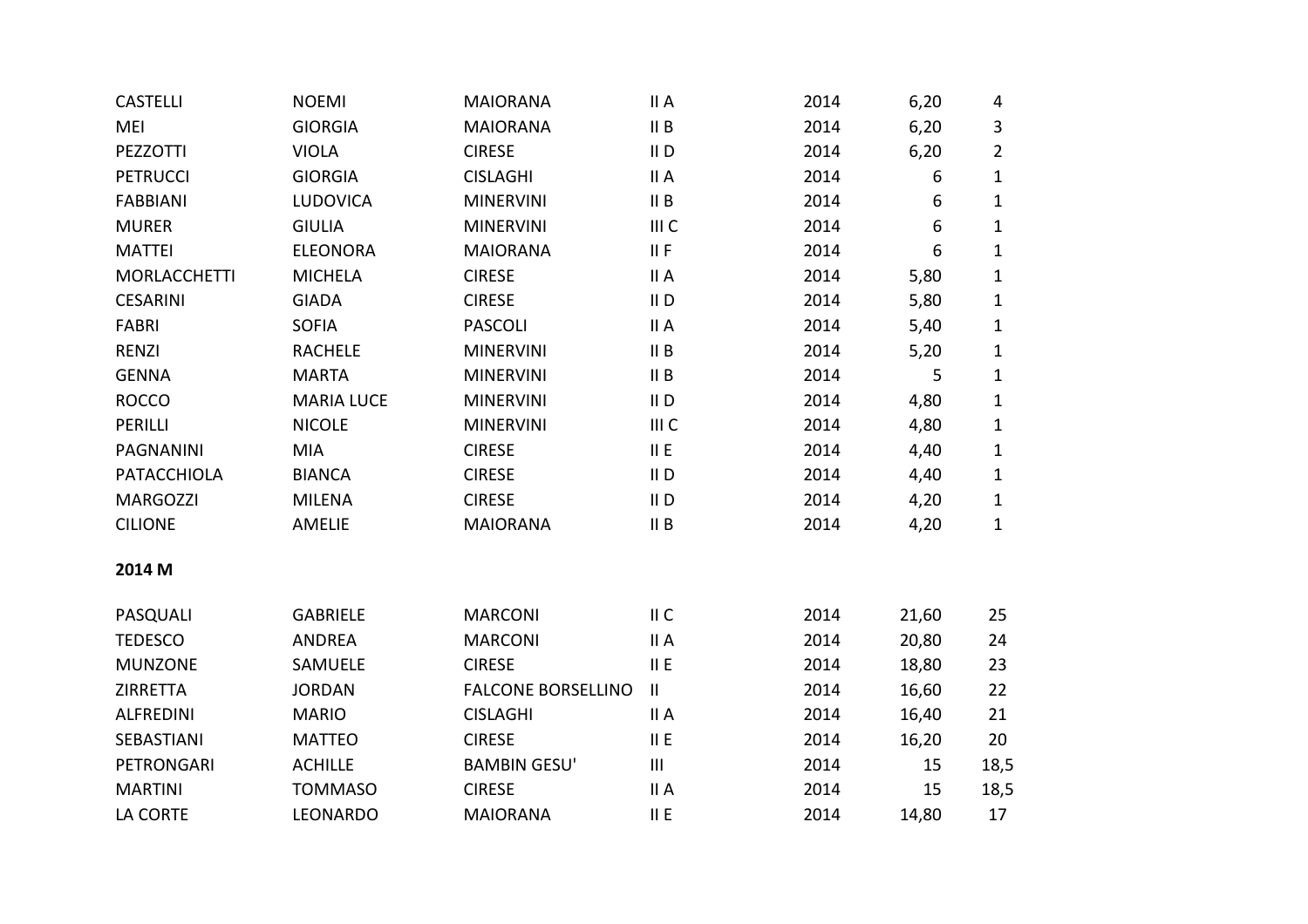| <b>TARANI</b>      | <b>EMANUELE</b>      | <b>GRECCIO</b>            | II <sub>D</sub>  | 2014 | 14,20 | 16             |
|--------------------|----------------------|---------------------------|------------------|------|-------|----------------|
| <b>DONATI</b>      | <b>RICCARDO</b>      | <b>MINERVINI</b>          | III <sub>B</sub> | 2014 | 13,40 | 15             |
| SERILLI            | <b>ANDREA</b>        | <b>CIRESE</b>             | II A             | 2014 | 12,60 | 14             |
| <b>NICOTRA</b>     | <b>FILIPPO</b>       | <b>CITTADUCALE</b>        | II A             | 2014 | 11,80 | 13             |
| <b>ZUCCOLO</b>     | LEONARDO             | <b>CIRESE</b>             | IIIE             | 2014 | 11    | 11,5           |
| <b>GRAZIANO</b>    | <b>GABRIELE</b>      | <b>CIRESE</b>             | $II$ D           | 2014 | 11    | 11,5           |
| PASQUALI           | <b>MARCO</b>         | <b>MINERVINI</b>          | $II$ D           | 2014 | 10,80 | 9,5            |
| <b>FUSACCHIA</b>   | <b>FRANCESCO</b>     | <b>MINERVINI</b>          | II A             | 2014 | 10,80 | 9,5            |
| <b>CHIARETTI</b>   | <b>TOMMASO</b>       | <b>CIRESE</b>             | II E             | 2014 | 10,20 | 8              |
| <b>PORFIRI</b>     | <b>FRANCESCO</b>     | <b>GRECCIO</b>            | $II$ D           | 2014 | 10    | $\overline{7}$ |
| <b>PROSIA</b>      | <b>TOMMASO</b>       | <b>CIRESE</b>             | $II$ D           | 2014 | 9,20  | 6              |
| <b>GRILLO</b>      | LEONARDO             | <b>MAIORANA</b>           | II A             | 2014 | 9,10  | 5              |
| <b>LUNARI</b>      | <b>FRANCESCO</b>     | <b>FALCONE BORSELLINO</b> | II B             | 2014 | 8,20  | 4              |
| SANTOPRETE         | <b>EMANUELE</b>      | <b>CIRESE</b>             | II A             | 2014 | 8     | 3              |
| <b>CASANICA</b>    | LEONARDO             | <b>CIRESE</b>             | II A             | 2014 | 8     | $\overline{2}$ |
| <b>ANTONIOZZI</b>  | <b>MATTEO</b>        | <b>GRECCIO</b>            | $II$ D           | 2014 | 7,40  | $\mathbf 1$    |
| <b>IAZZETTA</b>    | <b>MATTIA</b>        | <b>CIRESE</b>             | II A             | 2014 | 6,80  | $\mathbf 1$    |
| <b>MOSTARDA</b>    | <b>LIAM</b>          | <b>CIRESE</b>             | II E             | 2014 | 6,80  | $\mathbf{1}$   |
| SAMPALMIERI        | <b>CRISTIANO</b>     | <b>GRECCIO</b>            | $\mathbf{  }$    | 2014 | 5,20  | $\mathbf{1}$   |
| <b>CHIUPPI</b>     | <b>LORENZO</b>       | CITTADUCALE               | II A             | 2014 | 5     | $\mathbf{1}$   |
|                    |                      |                           |                  |      |       |                |
| 2015 F             |                      |                           |                  |      |       |                |
| <b>MARINELLI</b>   | <b>ALICE</b>         | <b>MINERVINI</b>          | IC               | 2015 | 13    | 25             |
| <b>QUINZI</b>      | <b>MARIA CAMILLA</b> | <b>CISLAGHI</b>           | II A             | 2015 | 12,10 | 24             |
| <b>FORMICHETTI</b> | <b>ALICE</b>         | <b>CIRESE</b>             | $\mathsf{I}$ A   | 2015 | 12    | 23             |
| <b>CENCIARELLI</b> | <b>ELISA</b>         | <b>MINERVINI</b>          | IC               | 2015 | 10,90 | 22             |
| <b>PITONI</b>      | <b>AZZURRA</b>       | <b>CIRESE</b>             | E                | 2015 | 10,80 | 21             |
| <b>VERDECCHIA</b>  | <b>EMMA</b>          | <b>CIRESE</b>             | E                | 2015 | 10    | 20             |
| <b>ARUFFO</b>      | <b>SERENA</b>        | <b>VALLE DEL VELINO</b>   | $\mathsf{I}$ A   | 2015 | 9,80  | 19             |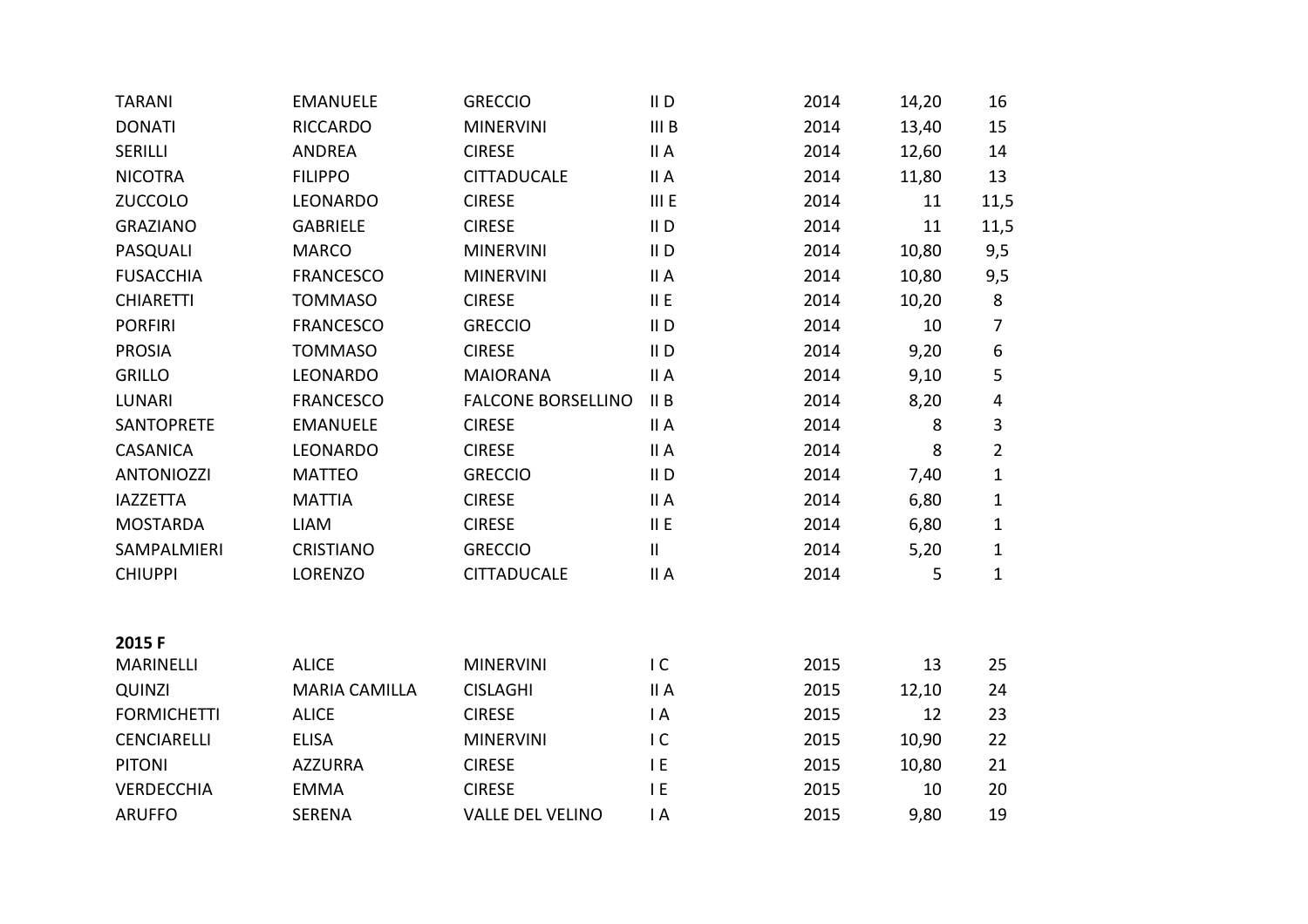| <b>ROMANIN</b>     | <b>FLAVIA</b>      | <b>MINERVINI</b>          | IC             | 2015 | 9,20           | 18             |
|--------------------|--------------------|---------------------------|----------------|------|----------------|----------------|
| <b>GIOVANNELLI</b> | <b>MAYA</b>        | <b>MARCONI</b>            | $\overline{D}$ | 2015 | 9,20           | 17             |
| PATACCHIOLA        | <b>PERLA</b>       | <b>MINERVINI</b>          | IC             | 2015 | 8,30           | 16             |
| <b>TRAVASI</b>     | <b>MARIAELENA</b>  | <b>MINERVINI</b>          | IC             | 2015 | 7,90           | 15             |
| <b>FESTUCCIA</b>   | <b>LAURA</b>       | <b>CISLAGHI</b>           | $\mathsf{I}$ A | 2015 | 7,40           | 13,5           |
| <b>PITOTTI</b>     | <b>ALBA</b>        | <b>MINERVINI</b>          | $\mathsf{I}$ A | 2015 | 7,40           | 13,5           |
| <b>GUERRINI</b>    | <b>MARGHERITA</b>  | <b>CIRESE</b>             | E              | 2015 | 7,10           | 12             |
| PIERANTOZZI        | <b>GRETA MARIA</b> | <b>ALDA MERINI</b>        | $\overline{D}$ | 2015 | $\overline{7}$ | 10,5           |
| <b>SATURNI</b>     | <b>ASIA</b>        | <b>CIRESE</b>             | $II$ F         | 2015 | 7              | 10,5           |
| <b>DE ANGELIS</b>  | <b>GIOIA</b>       | <b>MINERVINI</b>          | $\mathsf{I}$ A | 2015 | 6,80           | 9              |
| <b>MANZARA</b>     | <b>SARA</b>        | <b>MINERVINI</b>          | IC             | 2015 | 6,60           | 7,5            |
| <b>DELSHERIF</b>   | <b>MAYA</b>        | <b>MARCONI</b>            | $\overline{D}$ | 2015 | 6,60           | 7,5            |
| <b>TAVANI</b>      | <b>FLAMINIA</b>    | <b>MINERVINI</b>          | IC             | 2015 | 6,40           | 5,5            |
| DI NINO            | <b>VERONICA</b>    | <b>MINERVINI</b>          | $\mathsf{I}$ A | 2015 | 6,40           | 5,5            |
| <b>MARROCCO</b>    | <b>SOFIA</b>       | <b>MINERVINI</b>          | B              | 2015 | 6,10           | 4              |
| <b>BATTISTI</b>    | <b>SARA</b>        | <b>CIRESE</b>             | 1E             | 2015 | 6              | $\overline{3}$ |
| <b>AMOROSO</b>     | LUDOVICA MARIA     | <b>CIRESE</b>             | E              | 2015 | 5,20           | $\overline{2}$ |
| FAZI               | <b>STEFANIA</b>    | <b>SANTA CHIARA</b>       |                | 2015 | 4,80           | $\mathbf{1}$   |
| <b>IANNACCONE</b>  | <b>SERENA</b>      | <b>ALDA MERINI</b>        | $\overline{D}$ | 2015 | 4              | $\mathbf{1}$   |
| 2015 M             |                    |                           |                |      |                |                |
| <b>AGUZZI</b>      | LEONARDO           | <b>FALCONE BORSELLINO</b> | B              | 2015 | 15,40          | 25             |
| <b>SASSI</b>       | <b>DIEGO</b>       | <b>ALDA MERINI</b>        | $\overline{D}$ | 2015 | 14,20          | 24             |
| CORNACCHIOLA       | <b>DIEGO</b>       | <b>MINERVINI</b>          | IC             | 2015 | 13             | 23             |
| <b>ANGELUCCI</b>   | LEONARDO           | <b>MINERVINI</b>          | <b>ASILO</b>   | 2015 | 12             | 22             |
| PIZZUTI            | <b>MATTEO</b>      | <b>ALDA MERINI</b>        | $\mathsf{I}$ A | 2015 | 11,90          | 21             |
| <b>TAVANI</b>      | <b>LORENZO</b>     | <b>MINERVINI</b>          | IC             | 2015 | 11             | 20             |
| <b>BLASS</b>       | <b>FILIP</b>       | <b>CISLAGHI</b>           | $\mathsf{I}$ A | 2015 | 10,40          | 18             |
| <b>ROMILDO</b>     | <b>AMON</b>        | <b>CISLAGHI</b>           | $\mathsf{I}$ A | 2015 | 10,40          | 18             |
| <b>LUNARI</b>      | <b>EDOARDO</b>     | <b>CIRESE</b>             | IE             | 2015 | 10,40          | 18             |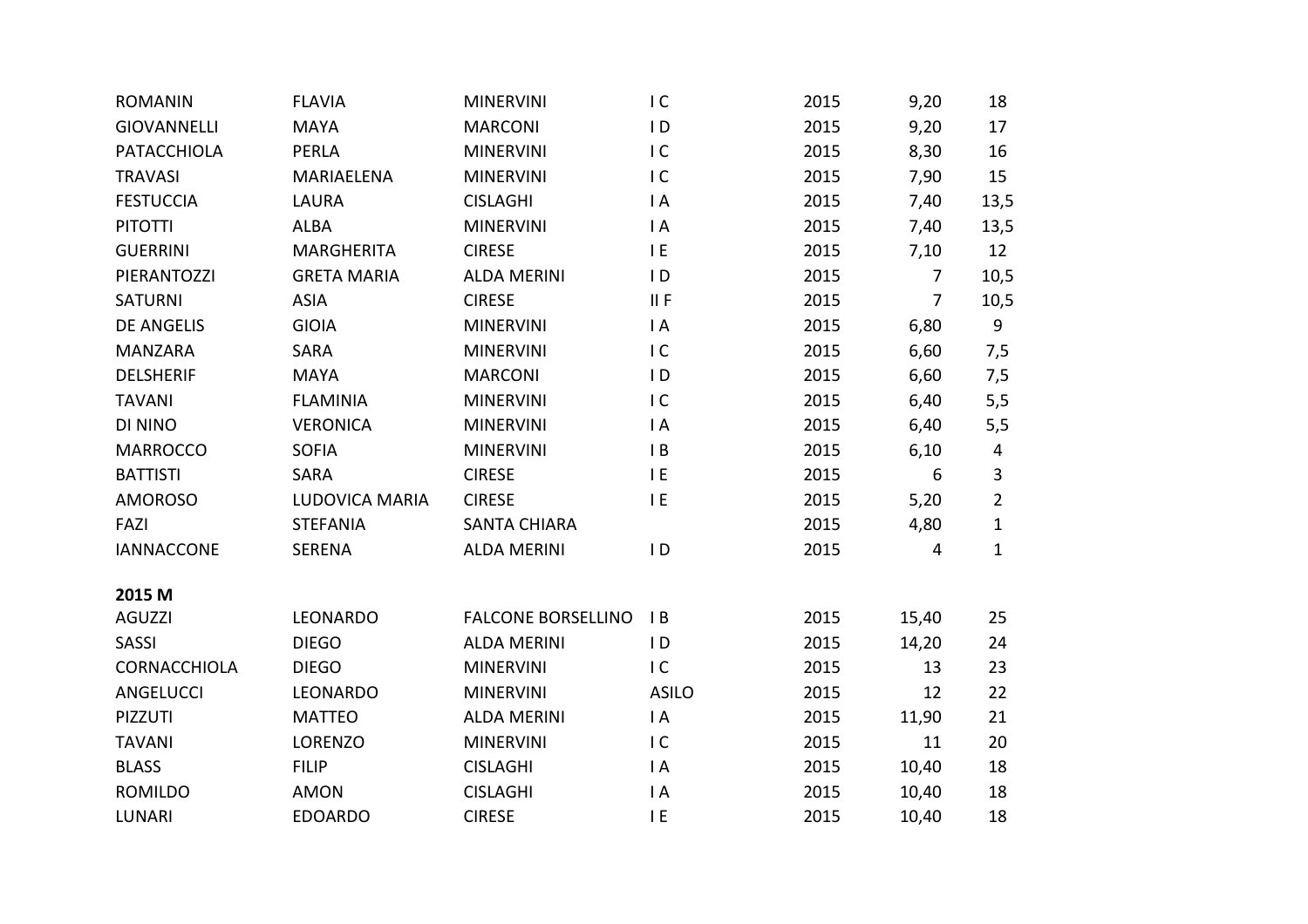| <b>IMAS</b>              | <b>STEFANO</b>          | <b>MINERVINI</b>        | $\mathsf{I}$ A | 2015 | 10   | 16   |
|--------------------------|-------------------------|-------------------------|----------------|------|------|------|
| <b>RUGGERI</b>           | <b>TOMMASO</b>          | <b>CIRESE</b>           | E              | 2015 | 9,40 | 15   |
| <b>LEONARDI</b>          | <b>LEON</b>             | <b>MALFATTI GRECCIO</b> | $\overline{D}$ | 2015 | 9    | 12,5 |
| <b>ARFE</b>              | <b>ANTONIO JUNIOR</b>   | <b>MINERVINI</b>        | $\mathsf{I}$ A | 2015 | 9    | 12,5 |
| <b>SHAINI</b>            | <b>KLEDI</b>            | <b>MINERVINI</b>        | $\mathsf{I}$ A | 2015 | 9    | 12,5 |
| <b>MICHELI</b>           | <b>TOMMASO</b>          | <b>MINERVINI</b>        | $\mathsf{I}$ A | 2015 | 9    | 12,5 |
| <b>GENOLI</b>            | <b>ANDREA</b>           | <b>MINERVINI</b>        | IC             | 2015 | 8,85 | 10   |
| <b>RENZI</b>             | <b>PIETRO</b>           | <b>CIRESE</b>           | E              | 2015 | 7,60 | 9    |
| <b>RUGGERI</b>           | LEONARDO                | <b>CIRESE</b>           | IE             | 2015 | 7,40 | 8    |
| <b>TOSONI</b>            | <b>SIMONE</b>           | <b>VILLA REATINA</b>    | $\mathsf{I}$ A | 2015 | 7,10 | 7    |
| <b>VELASCO MATTEOCCI</b> | <b>ERNESTO</b>          | <b>CIRESE</b>           | E              | 2015 | 6,60 | 6    |
| PINI                     | <b>GABRIELE</b>         | <b>CIRESE</b>           | $\overline{D}$ | 2015 | 6    | 5    |
| HASANBASHY               | <b>ALESSIO</b>          | <b>MINERVINI</b>        | $\mathsf{I}$ A | 2015 | 5    | 4    |
|                          |                         |                         |                |      |      |      |
| 2016 F                   |                         |                         |                |      |      |      |
| <b>FERRI</b>             | <b>GIULIA</b>           | <b>MINERVINI</b>        | $\mathsf{I}$ A | 2016 | 6    | F    |
| <b>DI FILIPPO</b>        | <b>ANNA</b>             | <b>MINERVINI</b>        | <b>ASILO</b>   | 2016 | 5,80 | F    |
| <b>ANTONAZZO</b>         | <b>CHIARA</b>           | <b>CIRESE</b>           | $\mathsf{I}$ A | 2016 | 5,40 | F    |
| <b>MARINI</b>            | <b>DANIELE</b>          | <b>CIRESE</b>           | <b>ASILO</b>   | 2016 | 5    | F    |
| <b>BALDASSI</b>          | <b>ANNA LIA</b>         | <b>PASCOLI</b>          | <b>ASILO</b>   | 2016 | 5    | F    |
| <b>LAMB MOZZETTI</b>     | <b>DIANA SOPHIE</b>     | <b>CIRESE</b>           | <b>ASILO</b>   | 2016 | 2,40 | F    |
| 2016 M                   |                         |                         |                |      |      |      |
| <b>DE PANFILIS</b>       | <b>FILIPPO FEDERICO</b> | <b>FASSINI</b>          | <b>ASILO</b>   | 2016 |      |      |
|                          |                         |                         |                |      | 7,40 | M    |
| <b>COLANTONI</b>         | <b>TOMMASO</b>          | <b>SANTA CHIARA</b>     | <b>ASILO</b>   | 2016 | 6,60 | M    |
| SPADONI                  | <b>MATTIA</b>           | <b>FASSINI</b>          | <b>ASILO</b>   | 2016 | 6,40 | M    |
| <b>MANZARA</b>           | <b>FEDERICO</b>         | <b>MINERVINI</b>        | <b>ASILO</b>   | 2016 | 6,40 | M    |
| <b>BONI</b>              | <b>EMANUELE</b>         | <b>MARAINI</b>          | <b>ASILO</b>   | 2016 | 5,20 | M    |
| <b>PROIETTI</b>          | <b>GIOVANNI</b>         | <b>SANTA LUCIA</b>      | <b>ASILO</b>   | 2016 | 5    | M    |